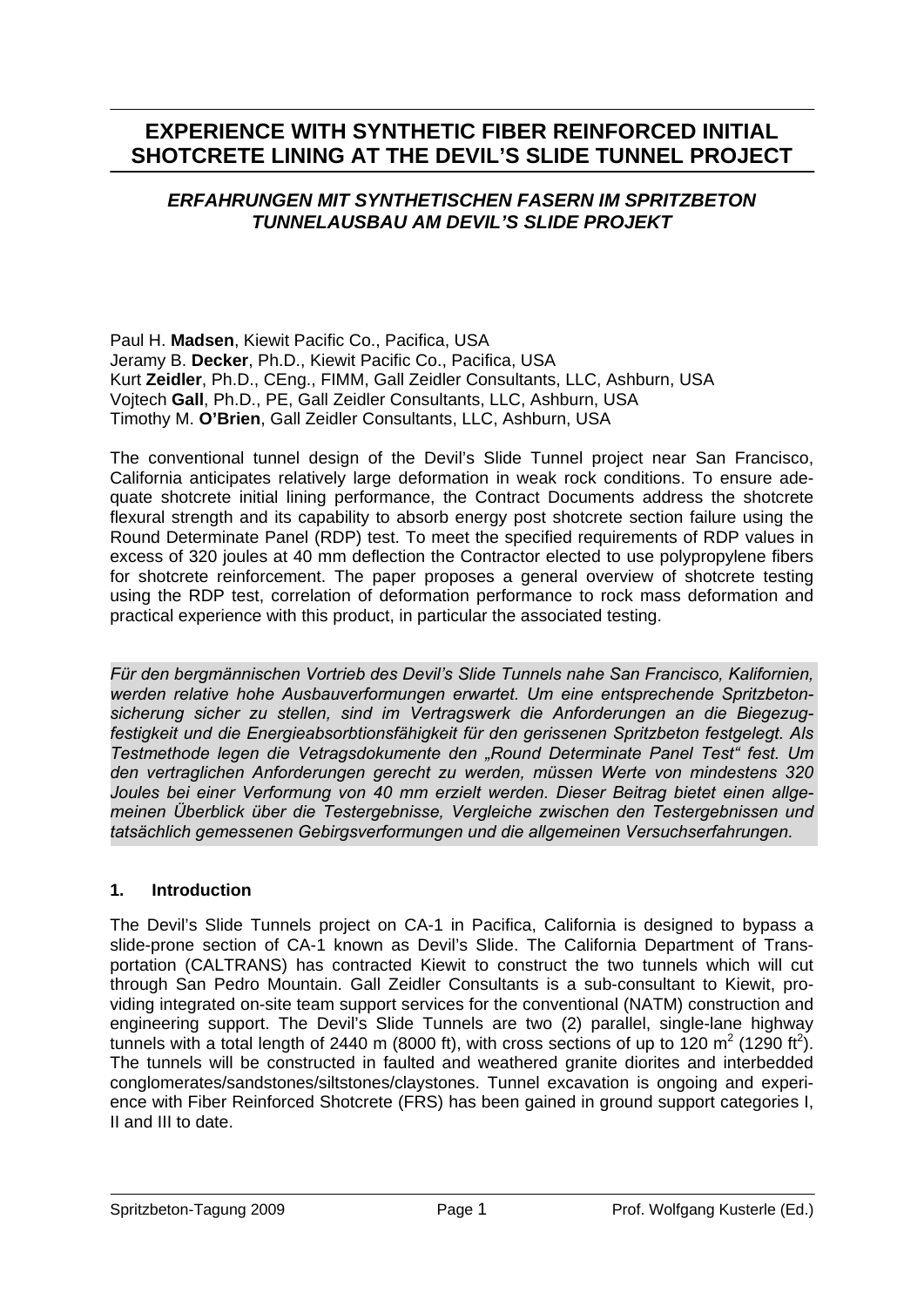### **2. Round Determinate Panel (RDP) test**

#### 2.1 History & development

The flexural toughness of FRS can be determined using a variety of internationally recognized methods, including Beam tests (ASTM C1018) and the EFNARC panel test [4]. In 1998, Dr. E. S. Bernard developed a new method to test flexural toughness while at the University of Western Australia, Sydney [2, 3]. The new test is known as the Round Determinate Panel (RDP) test.

### 2.2 Test standardization

ASTM International C1550-05, Standard Test method for Flexural Toughness of Fiber Reinforced Concrete (Using Centrally Loaded Round Panel) is the standard for the RDP test. At least 3 molded round fiber reinforced shotcrete or cast concrete panels are to be produced for testing, from which 2 must test correctly. To test correctly, a panel must break in 3 pieces as shown in Figure 1 and be within certain size specifications. ASTM 1550 specifies a height and diameter of the panels of 75 mm and 800 mm respectively. Testing involves the application of a load to the center of the panel by a hemispherical-ended steel piston. The load is controlled by a PLC to maintain a constant deflection rate of  $4.0 \pm 1.0$  mm/min. The panel rests on 3 pivots evenly spaced around its circumference and deflection is carried out until a central displacement of at least 40.00 mm is achieved. The energy absorbed is recorded at 10, 20, 30, and 40 mm deflection. ASTM C1550 does not expect results from two properly conducted tests of specimens produced from the same batch of shotcrete to differ by more than 17%.



*Figure 1: Panel displaying a successful break* 

### 2.3 Correlation of RDP to support classes

In his paper, "Design Guidelines for the use of Fiber Reinforced Shotcrete in Ground Support," F. Papworth attempts to correlate the Toughness Performance Levels (TPL) by D. R. Morgan with the Q-system classes and FRS performance [4]. Table 1 is a modified table displaying the Standard Deflection Criteria of Papworth's correlation in which the TPLs are defined by Morgan as follows [4]:

1) TPL IV – Appropriate for situations involving severe ground movement, with an expectation for cracking of the SFRS lining, squeezing ground in tunnels and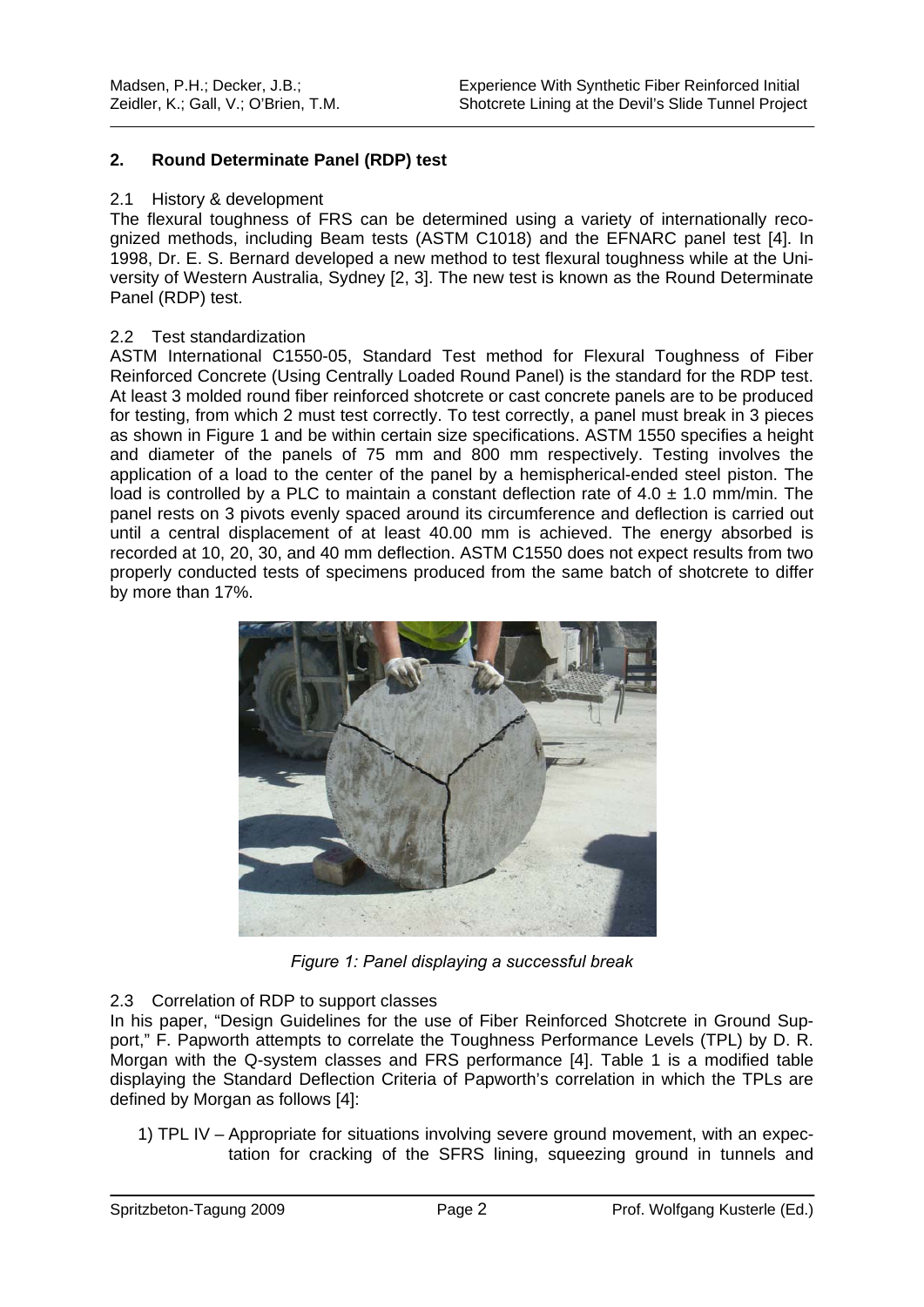mines, where additional support in the form of rock bolts and/or cable bolts may be required.

- 2) TPL III Suitable for relatively stable rock in hard rock mines or tunnels where low rock stress and movement is expected and the potential for cracking of the SFRS lining is expected to be minor.
- 3) TPL II Should be used where the potential for stress and movement induced cracking is considered low (or the consequences of such cracking are not severe) and where the fiber is providing mainly thermal and shrinkage crack control and perhaps some enhanced impact resistance.

Morgan's TPL's are based on ASTM C1018 beam tests; however, results from panel tests are the preferred way for the assessment of shotcrete for tunnel linings so the EFNARC panel-based toughness performance recommendations were developed based on Morgan's TPL and published performance data. Using these EFNARC performance recomendations and an RDP correlation developed by Dr. Bernard [2], Papworth created the correlations shown in table 1. It is important to note that these values represent test results for panels 28 days in age.

| Tab. 1: Correlation of Morgan's TPLs to Q-System rock classes, and EFNARC and RDP |  |
|-----------------------------------------------------------------------------------|--|
| values (regarding to Papworth [4])                                                |  |

| <b>Ground Condition</b> |                   | <b>Standard Deflection Criteria</b> |                    |
|-------------------------|-------------------|-------------------------------------|--------------------|
| TPL                     | <b>Rock Class</b> | <b>EFNARC (Joules)</b>              | $RDP40mm$ (Joules) |
| I٧                      |                   | >1400                               | >560               |
|                         |                   | >1000                               | >400               |
| Ш                       |                   | >700                                | >280               |
|                         |                   | >500                                | >200               |

The Norwegian Concrete Association (NCA) attempted to correlate Energy Absorption from the RDP test with the Q-System developed by Barton (see Figure 2). [4]



*Figure 2: RDP Values correlated with Barton Chart (regarding to Papworth [4])*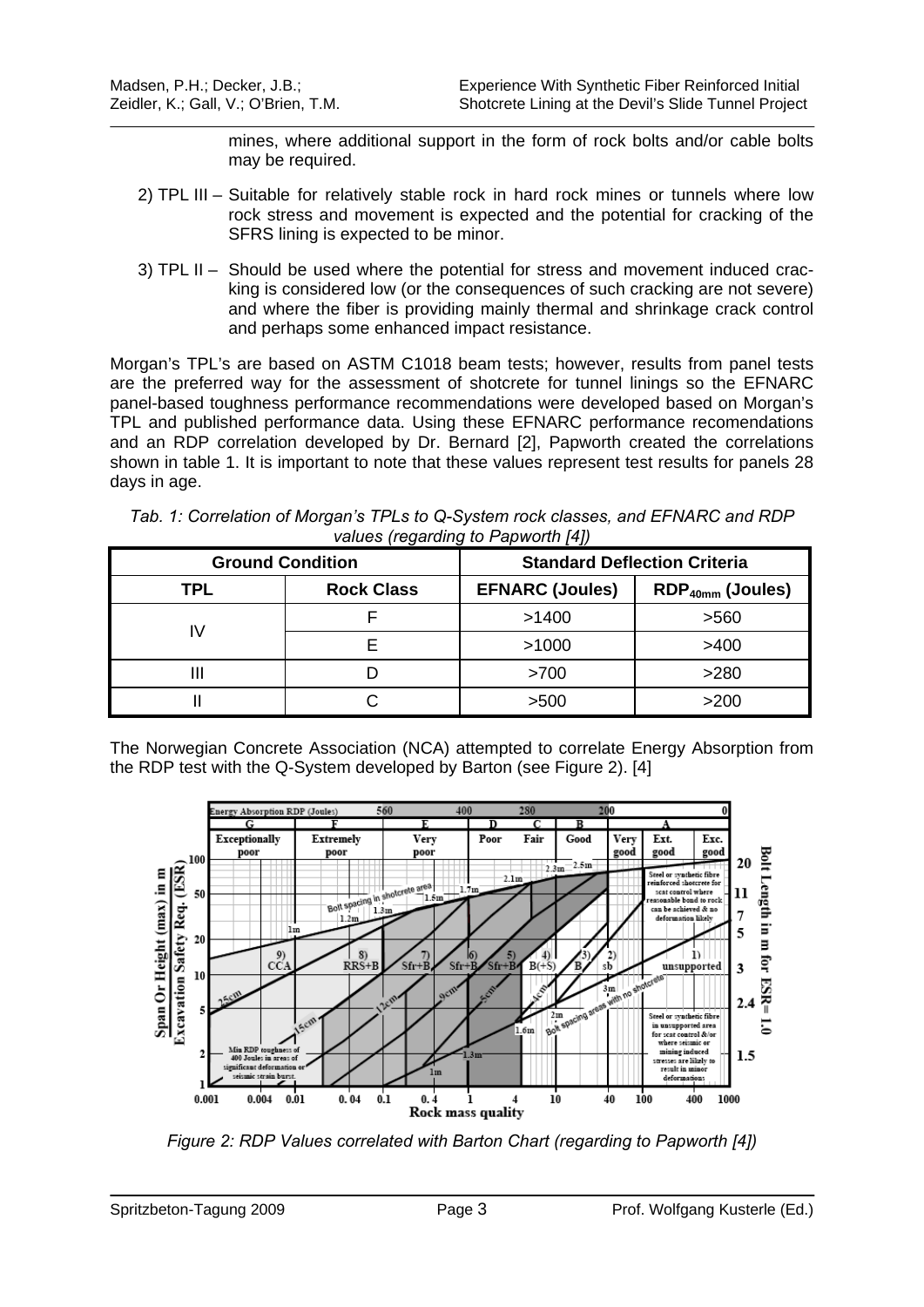### **3. Devil's Slide tunnels project**

#### 3.1 Contract requirements

The Devil's Slide Tunnels project documents required the use of the RDP test as per ASTM 1550 to assess the energy absorption capacity of the fiber reinforced shotcrete. The contract mandates a required minimum average energy absorption value of 320 Joules at 40 mm displacement at a shotcrete age of 7 days. This value was established by CALTRANS' tunnel designer, ILF Consultants, and encompasses all 5 ground support categories at Devil's Slide. At least 3 RDP test panels and 1 box panel for compression test cores are to be produced for every 100  $m<sup>3</sup>$  of material used in the shotcrete initial lining. After testing the 3 panels, the energy absorption of the top two are averaged. The average of the top two panels must surpass the required 320 Joules in order for the test to pass.

The preconstruction testing requirements for the compression test cores are as follows:

- *a)* Avg. strength of 6 core compressive strength tests on 3 vertical panels, at 24 hours: 9.7 MPa minimum.
- *b)* Avg. strength of 6 core compressive strength tests on 3 vertical panels, at 7 days: 22.1 MPa minimum.
- *c)* Avg. strength of 6 core compressive strength tests on 3 vertical panels, at 28 days: 28 MPa minimum.

Testing requirements during construction are as follows:

- a) Contractor to test 3 cores for every 100  $m^3$  of material used in the shotcrete lining, tested for 1 and 28 day strength respectively.
- *b)* Required strength values for 1 and 28 day testing remain the same as preconstruction requirements.

### 3.2 Mix design and fiber selection

Contract documents mandated the use of fiber reinforcement, but either steel or synthetic fibers could be used. Kiewit elected to use synthetic fibers. The current fiber dosage is 7 kg/m<sup>3</sup>; however, in the initial mix design a fiber dosage of 5 kg/m<sup>3</sup> was used. The 5 kg/m<sup>3</sup> dosage was chosen based on an anticipated fiber performance of 70 J/kg, resulting in 350 Joules energy absorption.

However, RDP testing results were not consistently reaching 350 Joules. Hence, the Contractor increased the dosage to the current level of 7 kg/m<sup>3</sup>, with anticipated energy absorption of 490 Joules.

#### 3.3 The Round Determinate Panel Test at Devil's Slide Tunnels project

Kiewit decided to conduct the RDP test on-site after being unable to locate a local facility capable of running the tests in a timely manner. Kiewit contracted Lewis Martin of Martin Designs to design and construct a RDP testing machine for Devil's Slide. The machine is shown in Figure 3.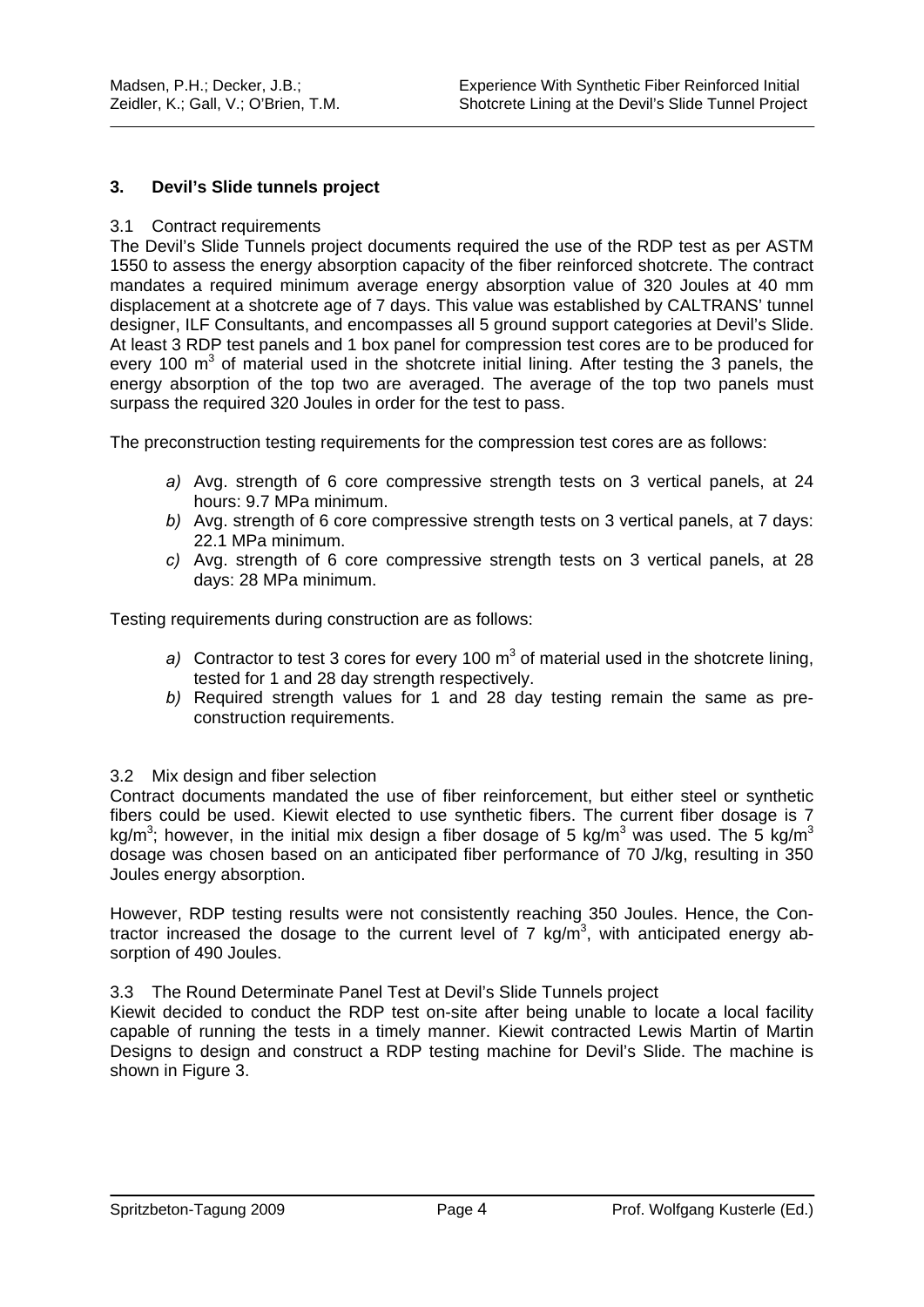

*Figure 3: Round Determinate Panel Test machine with panel (Picture: Timothy O'Brien)* 

### 3.3.1 Panel production

Production of the panels begins with the circular metal ring forms which are mounted on a wood pallet. The forms have a diameter and height of 800 and 75 mm respectively as per ASTM 1550 specifications (see figure 4). The ring forms and the wooden pallets on which they are mounted are coated in form oil to allow easy extraction of the shotcrete panel. The forms are taken into the tunnel where they are filled with shotcrete along with a square panel for cores.

The panels are produced after approximately half a concrete truck load has been used. When spraying, the panels are propped up at a 45 degree angle and the shotcrete nozzle is kept at approximately 1.5 meters distance from the panels. As soon as spraying is completed, the excess shotcrete is removed from the top of the forms using a screed. The panels are covered with burlap, plastic, and a curing blanket and left in the tunnel for 20 hours.

After 20 hours, the panels are removed from the tunnel and placed in a curing room. The temperature of the curing room is maintained at 21° to 32° Celsius with 95% relative humidity. Approximately 2 days after production, the panels and their forms are removed from the pallets on which they are mounted, dampened on both sides, covered in wet burlap, and wrapped in plastic. On the  $6<sup>th</sup>$  day, the panels are unwrapped, removed from their metal forms, and left uncovered to dry before testing on day 7.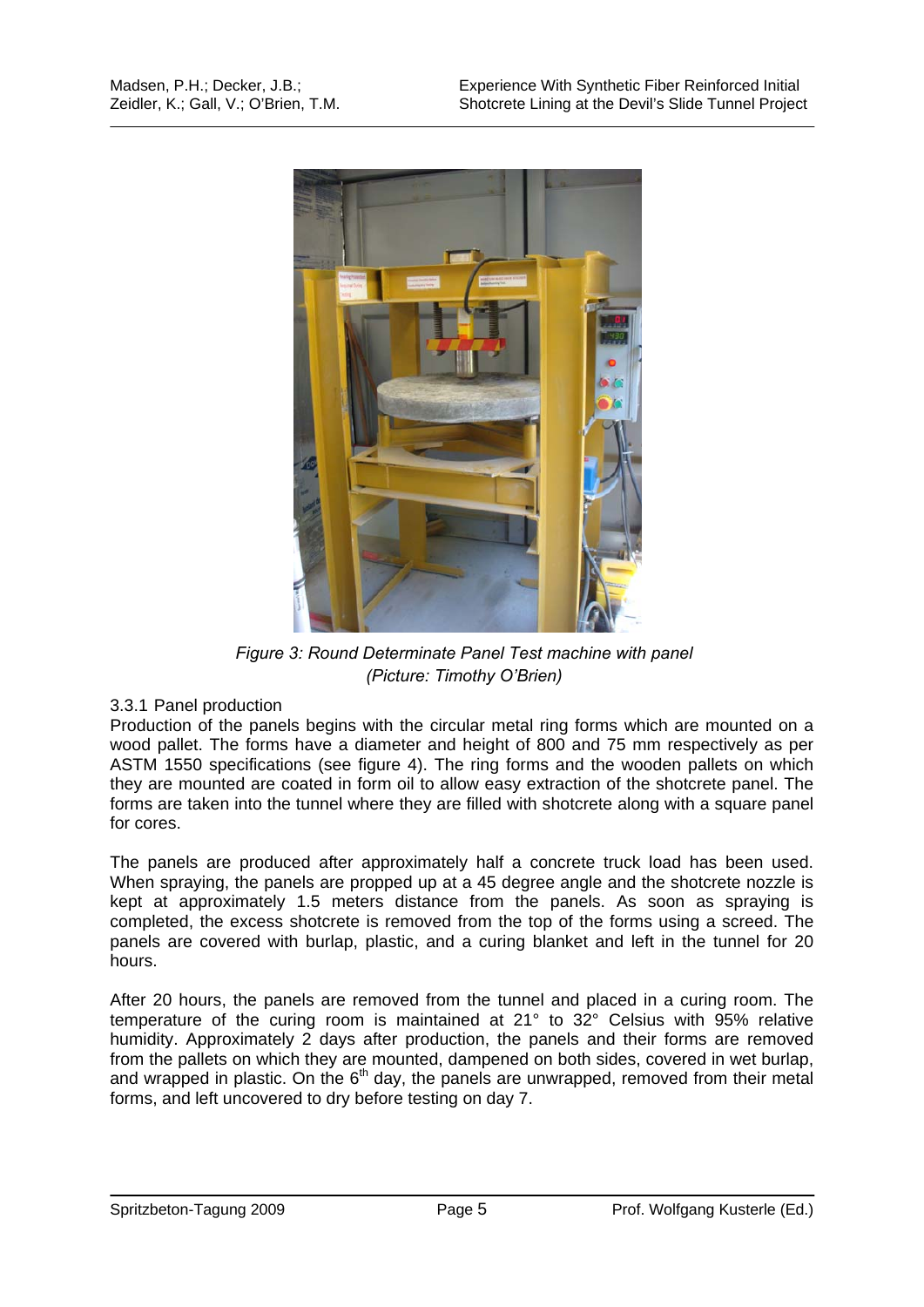

*Figure 4: Metal form for panels mounted on wooden pallet (Picture: Jeramy Decker)* 

# 3.3.2 Testing the panels

Before testing, the 90 kg (200 lb) panels are removed from the curing room and placed in the testing apparatus using a hand operated forklift. Then 3 diameter and 6 thickness measurements are recorded for each panel. A panel is removed from the curing room only when it is time for the panel to be tested. For the test the panel rests on the three evenly spaced pivots. Once the test begins, the semi-spherical steel piston progresses at a rate of 4 mm per minute, steadily applying a load to the center of the panel. The energy absorption and force applied are hand recorded by the tester at 10, 20, 30 and 40 mm deflection, however, the machine measures the force continuously every ½ second. Once testing is completed, the panel is removed from the machine, and the 3 pieces are separated for a fiber count. A 20 cm segment is marked off on the adjoining edges of 2 of the 3 breaks. It is within the 20 cm segments that the pulled and torn fibers are counted and recorded. Final measurements of the panels involve recording total of 3 thicknesses along the breaks and 1 center thickness. The data is plotted as a Load-Net Deflection curve with a maximum deflection value of 40 mm. The area under the curve represents the energy absorption of a panel. The energy absorption value is entered into a formula and corrected to account for any deviation from the ASTM 1550 specifications in thickness or diameter. The corrected values for each panel are averaged to determine whether the tested set surpasses 320 Joules. The correction formula is as follows [1]:

$$
W = W'(t_0/t)^{\beta} (d_0/d) \text{ where } \beta = 2.0 - (\delta - 0.5)/80 \tag{1}
$$

*where:* 

*W = the corrected energy absorption,* 

- *W' = the measured energy absorption,*
- *t = the average thickness, mm,*
- *t0 = the nominal thickness of 75 mm,*
- *d = the average diameter, mm,*
- *d0 = the nominal diameter of 800 mm, and*
- *δ = the specified central deflection at which the capacity to absorb energy is measured, mm.*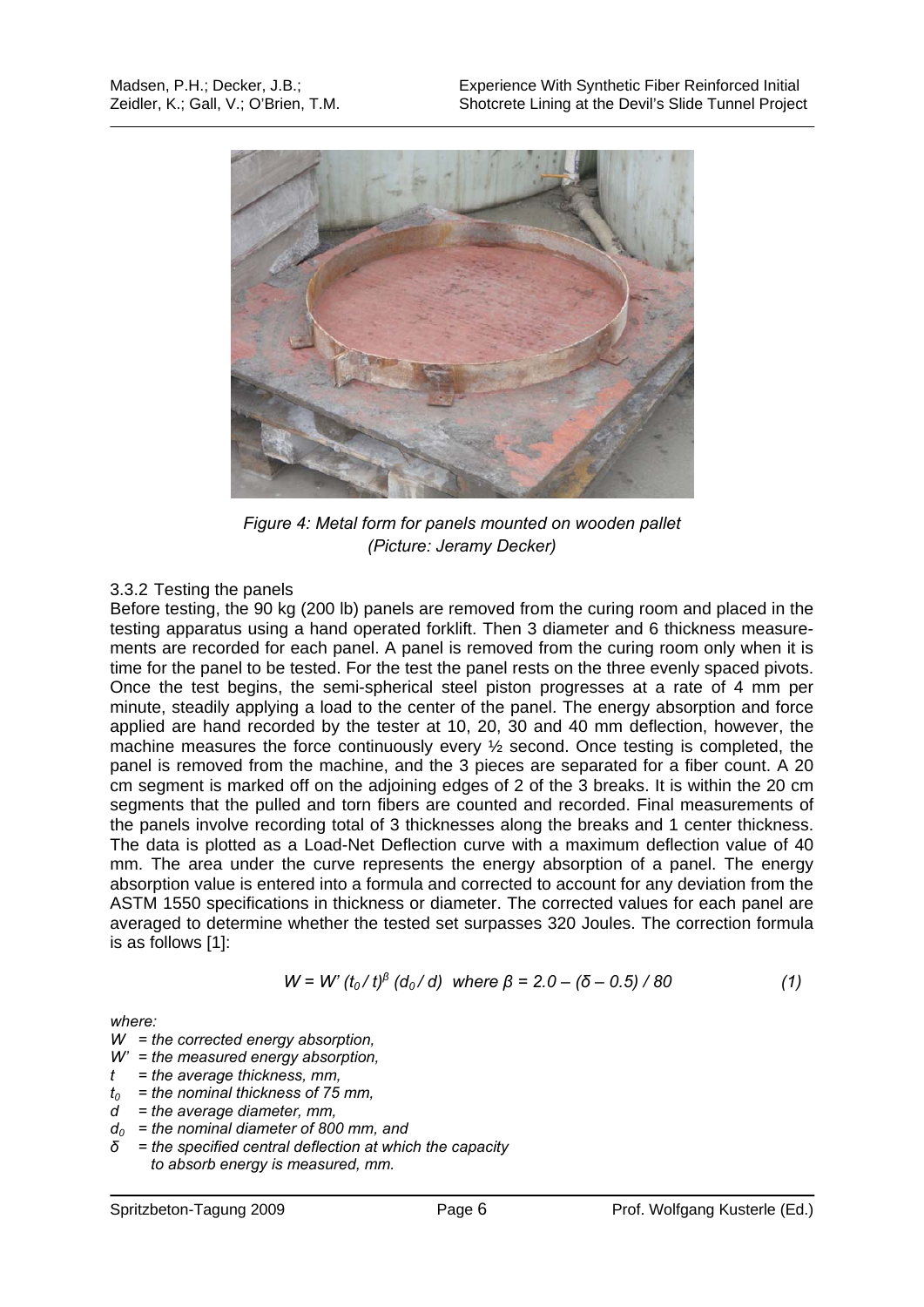### **4. Results**

The initial panel tests with the 5 kg/m<sup>3</sup> mix produced varying results with approximately 64% of the individual panels tested falling below the required 320 Joules energy absorption after correction. Once the fiber dosage was increased to 7  $kg/m<sup>3</sup>$  approximately 80% of the panels tested surpassed 320 Joules energy absorption. Figure 5 displays the corrected averages of the panel sets for the 5 kg/m<sup>3</sup> and 7 kg/m<sup>3</sup> fiber dosages. The positive trend that has developed since increasing the fiber dosage to 7 kg/m<sup>3</sup> can clearly be seen. The changed fiber content was not the only reason for this positive trend; however, this will be discussed in greater detail below.



*Figure 5: Panel energy absorption vs. date of testing*

# **5. Discussion of results**

# 5.1 Impact of variables on testing

RDP testing results can be affected by many different variables, especially during production testing. Many of the failed tests at Devil's Slide can be attributed to variables that are not related to the quality of the shotcrete or fiber product. The variables encountered at Devil's slide can be separated into 3 categories: (1) mechanical, (2) panel production, and (3) panel curing process.

# 5.1.1 Mechanical

Two mechanical problems have been encountered that have influenced the testing results. The first problem is in regards to the shotcrete robot. An issue within the machine was discovered, which lead to incorrect dosing of the accelerator. If the machine is not dosing the accelerator correctly, the 7 day strength of the panels can vary. Too much accelerator could make the concrete brittle in addition to causing the shotcrete to set too quickly, making it difficult to screed the panel to its required thickness. Too little accelerator will potentially yield a low-strength panel at the 7 day strength test. The Contractor has taken proper measures to correct the issue, however, it is important to persistently evaluate and calibrate the shotcrete robot to avoid such problems.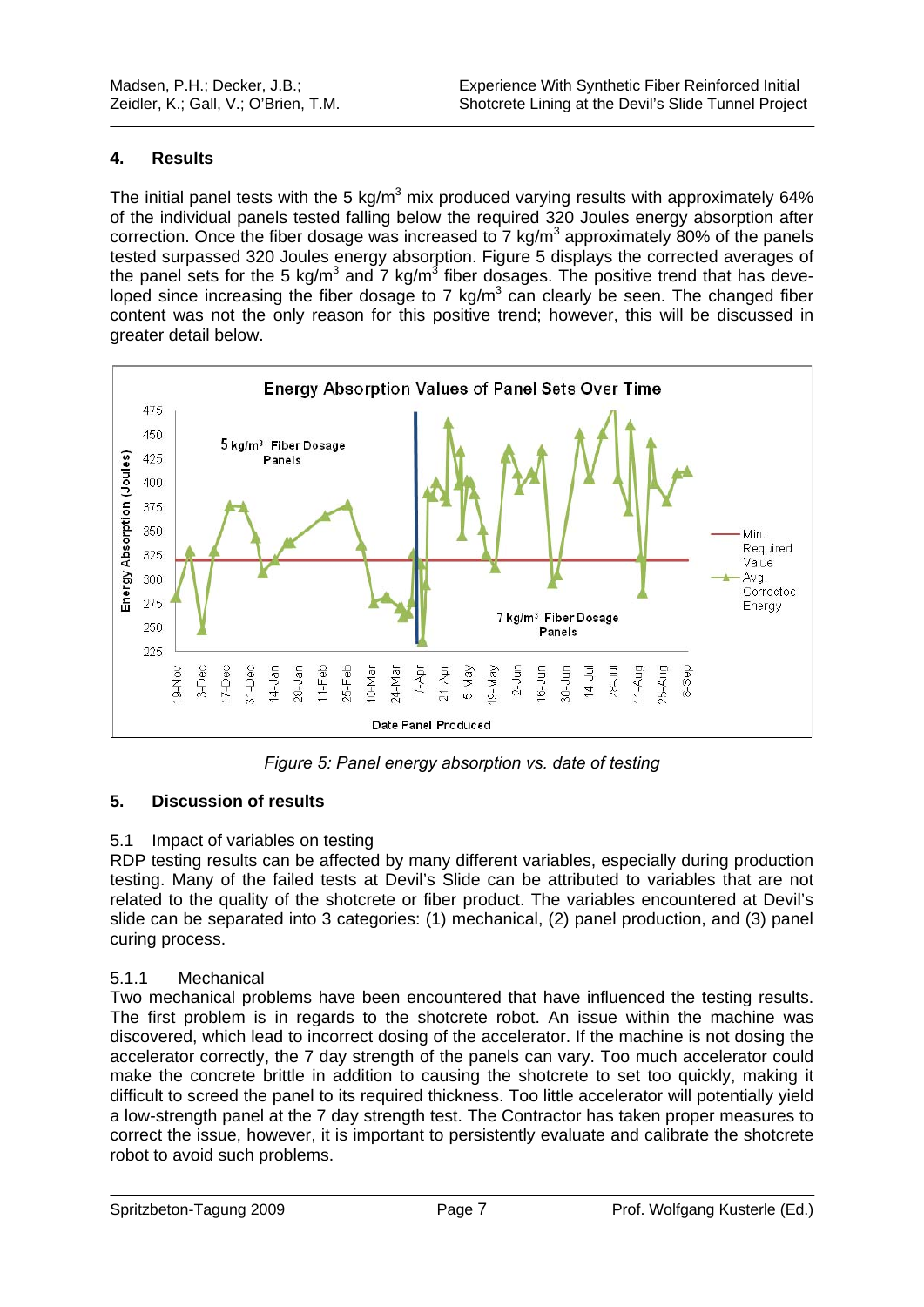#### 5.1.2 Panel production

Many variables can affect the quality of panel production. For example, the actual shooting of panels can have an effect on panel quality. At Devil's Slide it was found that maintaining a 1.5 meter distance between the nozzle and the panel produces a better product. The velocity at which the shotcrete is applied can also have an adverse effect on the panel fiber count and subsequently energy absorption. This is evident when comparing panels produced by hand nozzle (lab testing) versus those produced by a shotcrete robot in the field.

During the period of nearly a month, almost none of the panels were passing the test. The Contractor realized that too many people, excluding nozzlemen, were involved in the panel production process. This made it difficult to trace the source of problems in the production process when panels failed. The Contractor hired a craft specialist to be trained on the test and be responsible for the panels from production to testing, eliminating the involvement of the general crew in the panel production process. With one individual responsible for the panels the quality greatly improved.

Early in the testing program, it was observed that the majority of the panels were thicker than 75 mm, incurring a penalty on the energy absorption value when corrected to compensate for the variation in thickness. The metal form was the correct height to produce the thickness of 75 mm as defined in ASTM 1550, but the panels were still too thick. A set of new forms was fabricated conforming to the ASTM 1550 specifications with the exception of the height, which was reduced to 72 mm. The panels now produced are much closer to the required 75 mm thickness.

An important goal in panel production is to reduce disturbances to the early-age panels as much as possible. These disturbances include transportation of the panels out of the tunnels and removal of the panels from both the wood backing pallets and metal form rings. To assist in panel removal, form oil is applied to the metal form rings and the wooden pallet before shooting a set of panels. Before the Contractor implemented the use of form oil, removing the panel from its metal form could often be traumatic, potentially creating micro-fractures in the panels. The wooden pallet on which the panel and form are mounted introduces another potential cause for panel disturbance. A pallet that has too much flexibility will increase the likelihood for causing cracks in or weakening of the shotcrete panel during transport. The Contractor has recently begun looking into switching to more rigid steel plates.

#### 5.1.3 Panel curing process

Improper curing can have a significant effect on the quality of shotcrete and their flexural toughness. Curing issues can begin when the panels are in the tunnel for the first 20 hours. During this time in the tunnel, the panels could be physically disturbed by equipment, uncovered, moved to early, or they sustain some other type of damage or disturbance.

Once in the curing room, there are further potential issues that, if go unnoticed, can have an effect on the panels. The curing room at Devil's Slide is heated using a radiating heater, however, if not monitored, there is the possibility of too high or too low room temperatures. If doors are left open for too long the temperature can quickly drop to unacceptable values until the re-establishment of the correct ambient temperature. Placement of the panels within the room with regards to their location compared to the heater can have an effect as well. Panels right next to the heater may dry out quickly compared with those further away which still may be moist on the testing day. The curing room at Devil's Slide is shown in figure 6.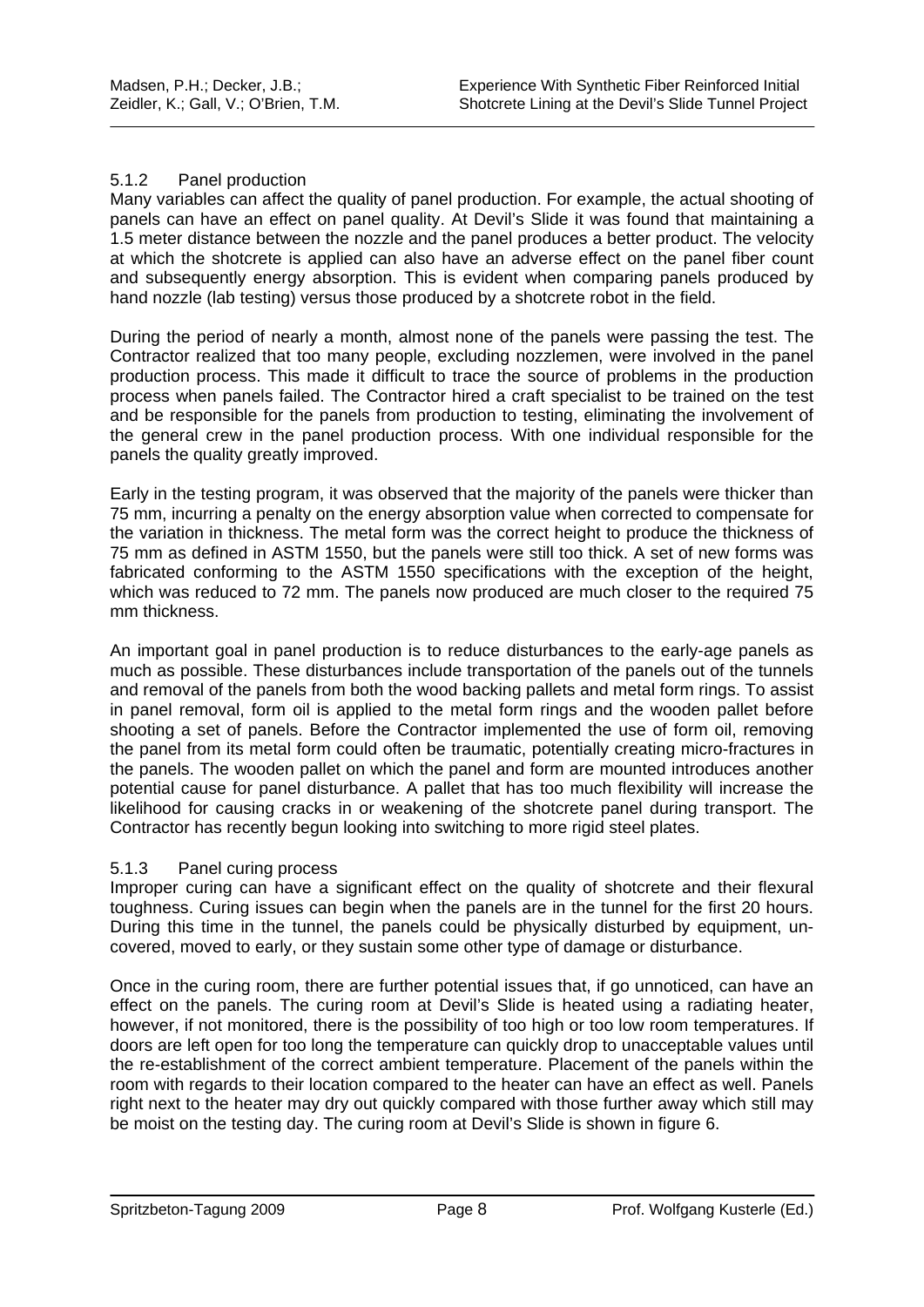

*Figure 6: Curing room at Devil's Slide (Picture: Timothy O'Brien)* 

# 5.2 General trends in results

The testing results were analyzed to determine any trends in the data and what variables may be causing these trends. The most pronounced change in the data is the positive trend in the panel results after the increase of the fiber content (figure 5). This positive trend can clearly be attributed to both the increase in the fiber dosage, as well as the quality control measures implemented. However, it is interesting to note that upon initial implementation of the increased dosage panels were still failing with no significant deviation from the previous trend. This observation strongly supports the importance of the QA/QC changes implemented by the Contractor and the need for a strictly controlled environment for panel production and storage.

Looking further into the 5 kg/m<sup>3</sup> and 7 kg/m<sup>3</sup> dosage, these results provide an interesting comparison between laboratory and field testing. The fiber manufacturer anticipated energy absorption values of 350 Joules and 490 Joules for the 5 kg/m<sup>3</sup> and 7 kg/m<sup>3</sup> dosages respectively. However, the average value achieved for the 5  $kg/m<sup>3</sup>$  dosage panels was 310 Joules, while the value for the  $7 \text{ kg/m}^3$  dosage panels is 388 Joules. It is important to note that these are averages of the corrected values for the 2 best panels for all the sets. The average for the panel sets inclusive of the 3<sup>rd</sup> panel was approximately 20 Joules less for both the 5 kg/m<sup>3</sup> and 7 kg/m<sup>3</sup> panels. This is an interesting observation as it shows the difficulty in achieving the ideal energy absorption values obtained in lab testing, which allows for a much more controlled environment including the production of the panels using a handnozzle instead of a shotcrete robot.

An additional inquiry was made into how failing panels compare to their compression test results. The results were inconclusive as in most instances shotcrete batches that produced failing panels produced sufficiently strong cores. From this information one can conclude that generally the failure of a panel cannot necessarily be attributed to poor shotcrete strength. A few selected panel groups displayed failing results in the RDP tests and compressive strength tests. The failure of both tests indicated that there was a QC issue with the actual shotcrete. This demonstrates that the compression production testing is likely to be adequate to determine whether there are shotcrete quality problems.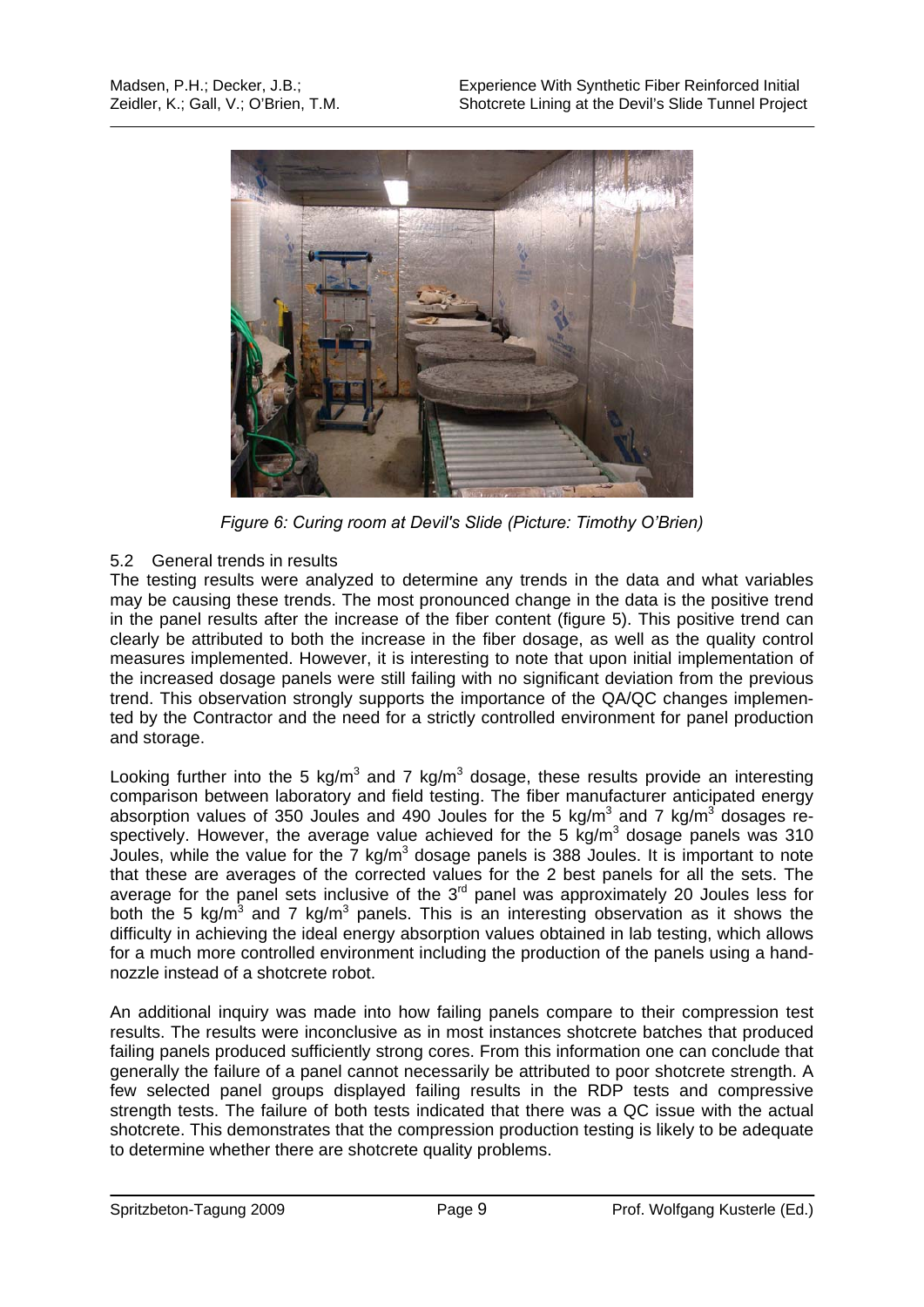In discussing the precision of the RDP test, ASTM 1550 states that "the results from two properly conducted tests by the same operator on specimens made from the same batch of concrete are not expected to differ from each other by more than 17% [1]." In most instances of test results at Devil's Slide this expectation has been met, however, occasionally two panels will produce results within 17% of one another, while the third panel is either much higher or much lower than the other two.

The standard deviation was calculated for the corrected results inclusive of all of the tested 5 kg and 7 kg/m<sup>3</sup> panels. The 5 kg/m<sup>3</sup> panels have a standard deviation of 54 Joules while the  $7 \text{ kg/m}^3$  panels have a standard deviation of 71 Joules. However, once the most outlying test is taken out to compute the test average the standard deviation for the 5 kg and 7 kg results drop to 47 and 59 Joules respectively.

The averages for this test data of the 5 kg/m<sup>3</sup> and 7 kg/m<sup>3</sup> panels are 311 and 388 Joules respectively. Applying the  $\pm$  8.5% test variation to these averages produces an expected data range between 285 and 337 Joules for 5 kg/m<sup>3</sup> panels and 322 and 454 Joules for 7 kg/m<sup>3</sup> panels. The application of the standard deviation of the official test data to the averages produces a data range between 257 and 365 for 5 kg/m<sup>3</sup> panels and 355 and 421 for 7  $kg/m<sup>3</sup>$  panels.



*Figure 7: Energy absorption data for 5 kg/m3 fiber dosage*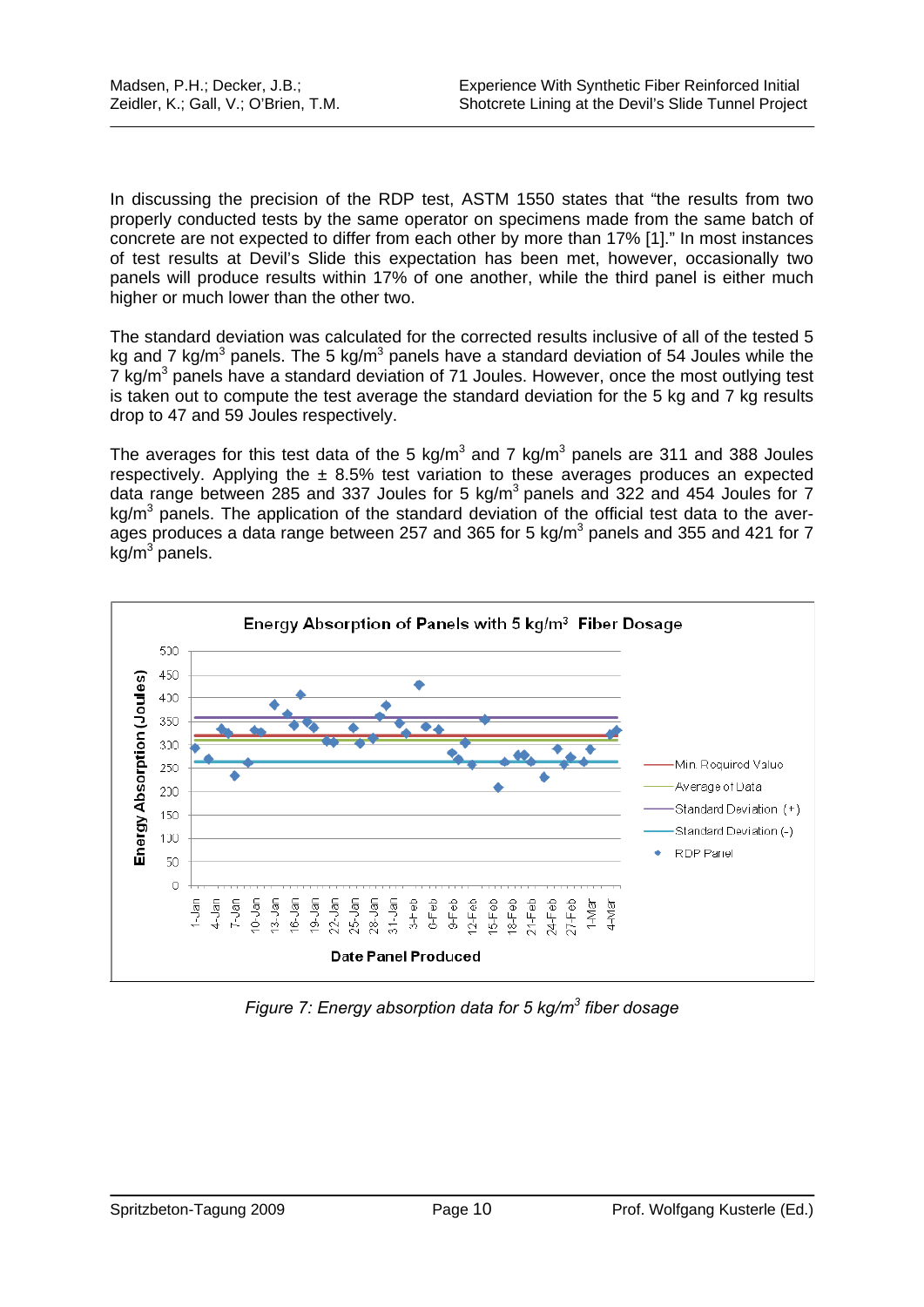

*Figure 8: Energy absorption data for 7 kg/m3 fiber dosage* 

# **6. Deformation performance and rock mass deformation**

Thus far, excavation has proceeded through ground support category I, II and III rock material. The majority of recorded deformation values have remained within the predicted levels for ground support categories I, II and III. A few locations have experienced deformation values ranging between 8 and 10 cm. However, shotcrete performance has been excellent thus far, including those sections that have experienced the greater deformation. The true test will begin once excavation proceeds through the weak ground support category IV and V rock material. Once excavation reaches this weaker material, additional analysis of the shotcrete performance can begin.

# **7. Lessons learned**

- a) Numerous variables can affect the outcome of ASTM C1550 production testing.
- b) Tight control of the panel production must be maintained from shooting to curing.
- c) The experience of the nozzleman and the method of shotcrete spraying can affect the panel quality and testing results.
- d) The panels themselves (flexibility/rigid, dimensions, early age disturbance) may have an affect on the testing results.
- e) The variability tends to be relatively high in production testing.
- f) Experience has tended to reduce the variability over time and improve overall results at Devil's Slide
- g) Design of the fiber mix should take into account the variability in production testing as compared to laboratory testing.

# **8. Conclusions**

The experience with the Round Determinate Panel test at Devil's Slide has demonstrated that a controlled environment for the preparation of panels along with experience on the part of those involved in panel preparation and testing is key to successful testing. Design of the